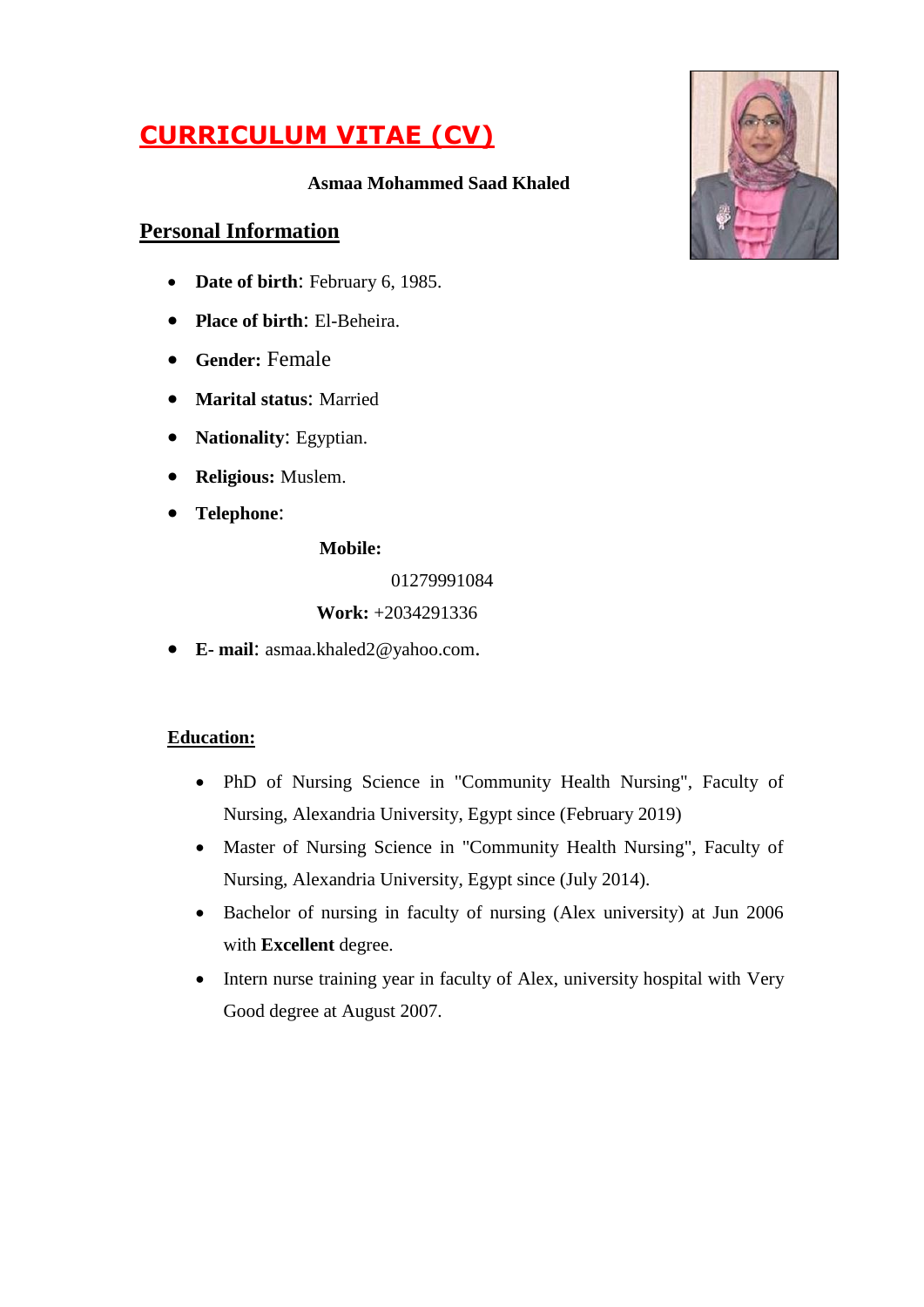#### **Academic position:**

- **1.** Teaching assistant of Community Health Nursing, Faculty of Nursing, Alexandria University (March 2009 till August 2014).
- **2.** Assistant lecturer of Community Health Nursing, Faculty of Nursing, Alexandria University (September 2014 till January 2019).
- **3.** Lecturer of Community Health Nursing, Faculty of Nursing, Alexandria University (February 2019 till now).

# **OTHER**

- **4.** Member of Egyptian Nurses Syndicate.
- **5.** Member of the Egyptian Association of Nursing Faculties Graduates.
- **6.** An executive member of **Quality Improvement Team** at Faculty of Nursing, Alexandria University.
- **7. Quality Coordinator in community Health Nursing Department,** at Faculty of Nursing, Alexandria University.
- **8.** Associate member of the Association of psychologists Ranem, Cairo, Egypt
- **9.** Associate member of Egyptian Association of Continuing Medical Education Development (EACMED).

# **Work experience:**

- Clinical teaching of community health nursing undergraduate course from May, 2009 till now, Faculty of nursing, University of Alexandria, Egypt.
- Supervision and participation in many health education sessions in primary health care settings, schools, and rural health centers from 2010 till now.
- Critical care specialist at El Salama hospital, Alexandria, Egypt (November 2008) till August 2009).
- Medical surgical  $& Critical care nursing intern specialist at Alexandria Main$ University Hospitals, Alexandria, Egypt (September 2007 till August 2008) as a trainer in faculty internship program.

# **Research interests:**

- **Major:**
- o Nursing
- oCommunity Health Nursing
- **Minor:**
- oWomen Health o Adolescents Health oChild Health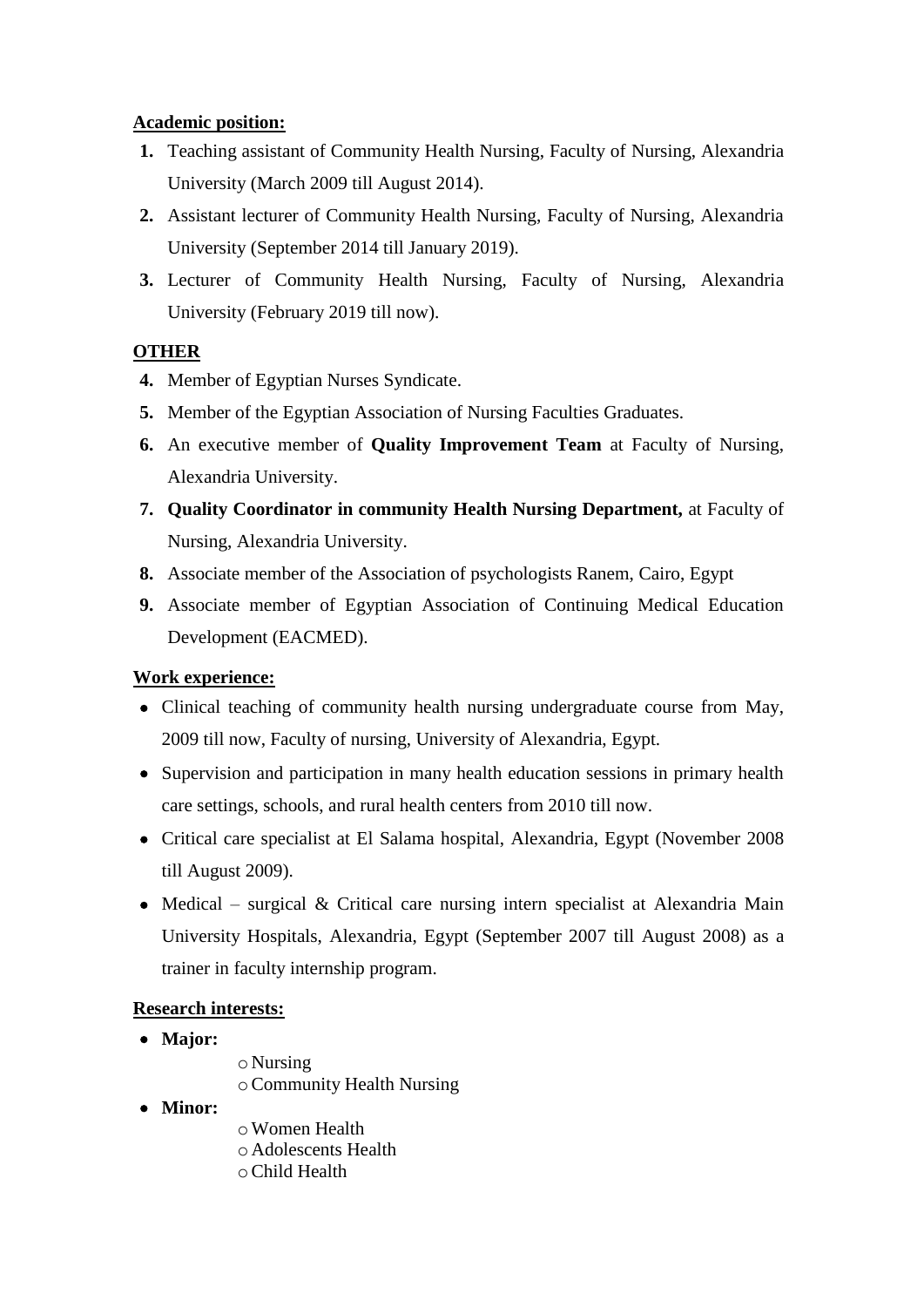#### **Projects:**

- Participated in Child Nutritional Counselors (under two years) project in Alexandria governorate, (held by Egyptian Members association of Royal College of pediatrics and child health in cooperation with Alexandria Faculty of Nursing) Alexandria, Egypt, 2015.
- Participated in Substance abuse prevention project in Alexandria governorate, (held by Cairo national fund in cooperation with Alexandria university) Alexandria, Egypt, 2018.
- Participated in Competitive excellence project of higher education institution "Distinguish the Educational Process in Light of Technology Applications" Faculty of Nursing, Alexandria University. Till now

#### **Attended training courses, conferences and workshops:**

- ICDL at August 2008.
- Attended **Effective Teaching** Training Program at (FLDC center), Alexandria University at 5-7 august 2008.
- Attended **Decision Making and Problem Solving** Training Program at (FLDC center), Alexandria University at 23-25 august 2008.
- Attended **University Administration** Training Program at (FLDC center), Alexandria University at 25-27 October 2008.
- Attended **Use of Technology in Teaching** Training Program at (FLDC center), at Alexandria University at 23-25 June 2009.
- Attended **International Publishing of Research** training program at (FLDC center), Alexandria University at 18-19 February 2012.
- Attended **Time and Meeting Management**" at (FLDC center) at Alexandria university at 18-19 September 2013
- Attended **University Legal and Financial aspects**" at (FLDC center), Alexandria University at 19-20 July 2014.
- Attended, "**The Credit Hours System**" at (FLDC center) at Alexandria university at 21-22 January 2017
- Attended, "**Strategic Planning**" at (FLDC center) at Alexandria University 23-24 January 2017.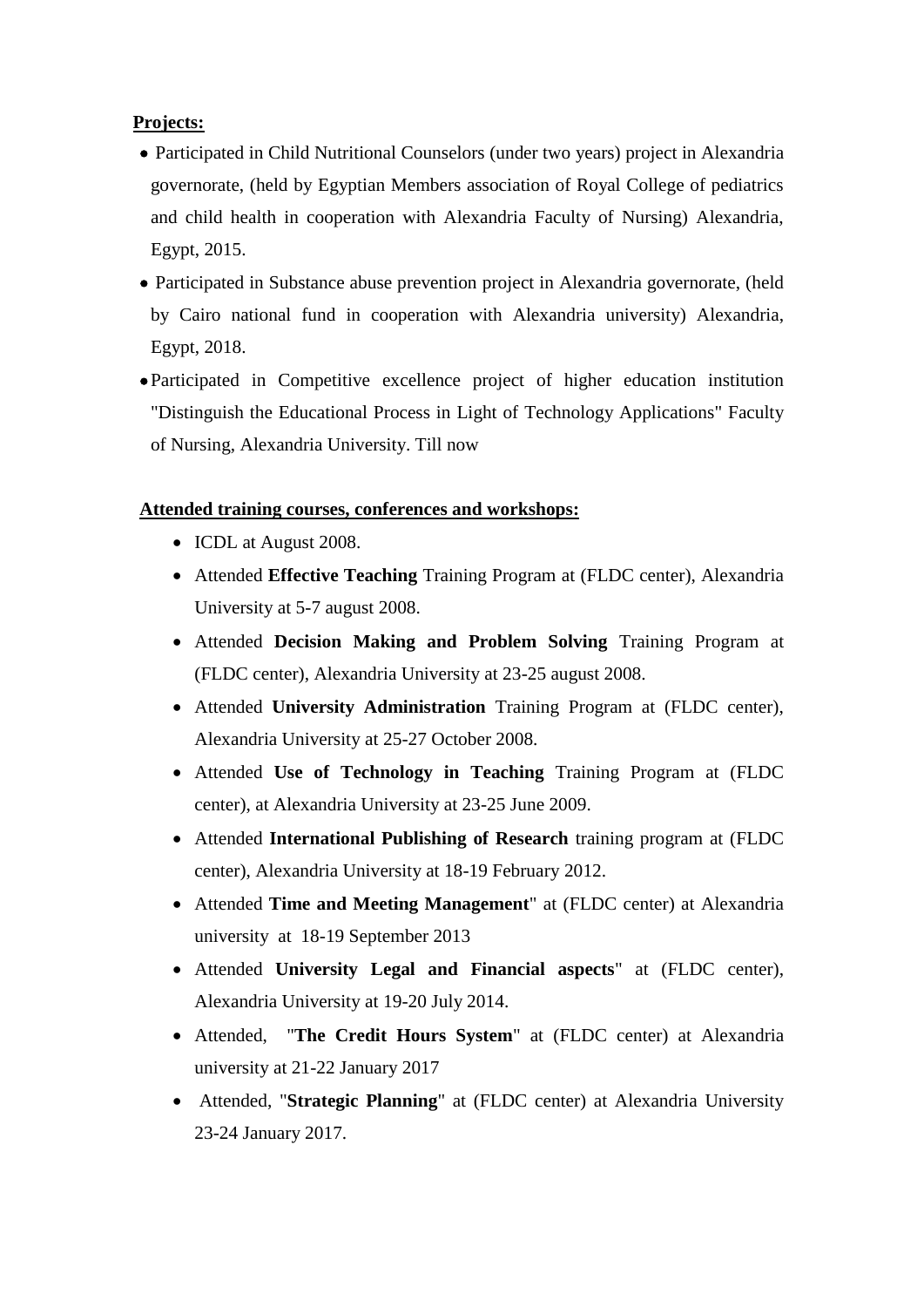- Attended, **"Design of experiments and statistical analysis –SPSS"** at (FLDC center) at Alexandria University 28-31 January 2017.
- Attending work shop "**Debriefing in Community Health Nursing"**  Community Health Nursing Department, Faculty of Nursing, Alexandria University (June, 2016).
- Attending, training program of (**Cognitive Behavioral Therapy**) at Psychological Center for addiction treatment in health insurance center at Smouha. Alexandria, August 2016.
- Attending, **Egyptian Chinese Culture Day**, at Big Conference Hall, Faculty Members Development Center, Alexandria; 4 October 2016.
- Attending "**Life Skills Training Program for Prevention of Substance Abuse**" at the National Fund for Drugs Control and Treatment (NFDCT) at Cairo, Egypt. (September 2016)
- Attending Project for "**Preparing Cadres in the Field of Prevention and Treatment of Addiction**" organized by Association of psychologists in collaboration with the National Fund for Drugs Control and Treatment (NFDCT) at Cairo, Egypt  $(5<sup>th</sup>$  November 2016 -17 January 2017).
- Attending the first training workshop for Health care providers in Egypt titled "**Capacity Building to Enhance New Roles for Young People through Awareness of Adolescent Health**" during the period October  $8<sup>th</sup>$  to  $12<sup>th</sup>$ , 2017 organized by The Egyptian Society for Adolescent Medicine (ESAM) in collaboration with Caritas, Egypt and support of Plan International, at Oyoun Mousa ISA, Egypt.
- Attending the first training workshop for faculty members "**MOOC**" during the period of December 24<sup>th</sup> to 27<sup>th</sup>, 2019 organized by Project Management and Development Unit, Faculty of Engineering, Alexandria University.
- Organized and implement training program " prevention of substance abuse) within the "**Alexandria initiative without addiction**" for students and faculty members at Alexandria university in collaboration with the National Fund for Drugs Control and Treatment (NFDCT) at Cairo, Egypt.  $(15<sup>th</sup>$  to  $16<sup>th</sup>$  October 2019)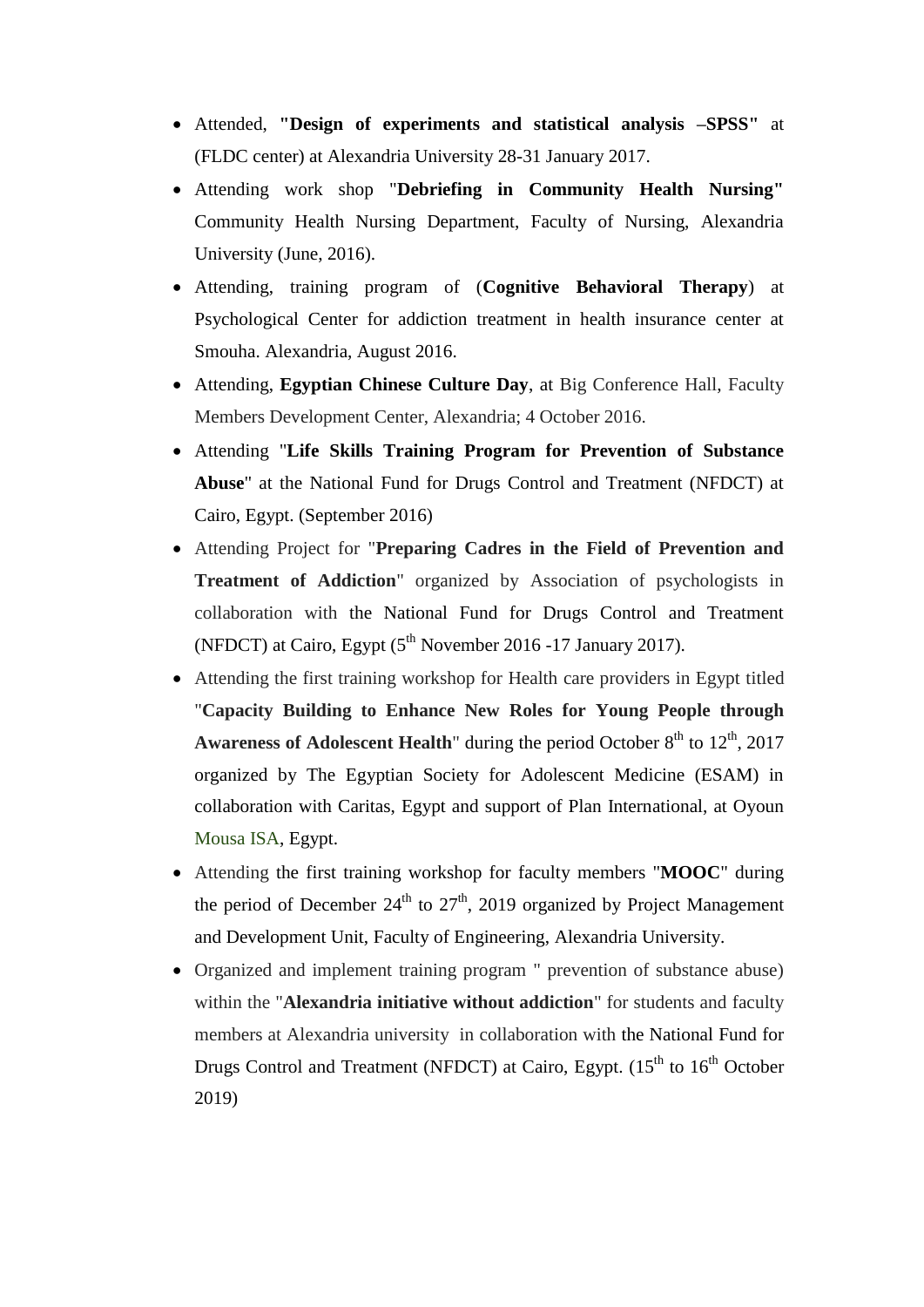- Participation and organization of "**Polio event**" at Faculty of Nursing in collaboration with Rotary, Egypt (December 30, 2019).
- Participation and organization of celebration of **"World Diabetes Day"** at Faculty of Nursing , Alexandria University (November 4, 2019)

### **Conferences**

- 1. Participate in the **first** annual Scientific Meeting of Community health Nursing Department**: Family Home Care)** Alex – Egypt on 12 November, 2008.
- 2. Attending 10<sup>th</sup> International Scientific Nursing Conference (**Quality Care Nursing**) on 18-19 November, 2008.
- 3. Attending the  $3<sup>rd</sup>$  annual scientific meeting of nursing administration department (**Quality Work Environment**) on  $19^{th}$  July, 2009.
- 4. Attending 11th International scientific nursing conference (**Nursing Profession on the Road of Quality**) on 13-15 October, 2009.
- 5. Participate in the 7<sup>th</sup> Annual Scientific Meeting "Pediatric Nursing Oncology **Challenges and Care**" on 29<sup>th</sup> June, 2011.
- 6. Participate in the  $6<sup>th</sup>$  Annual Scientific Conference of Medical Surgical Department "**Clinical Practice & Evaluation in Medical Surgical Nursing**" on 11<sup>th</sup> April, 2012.
- 7. Participate in the 4<sup>th</sup> Annual Scientific Meeting of Nursing Administration Department "**Transforming Health Care Challenges into Opportunities**" on 18<sup>th</sup> April, 2012.
- 8. Participate in the  $5<sup>th</sup>$  Annual Scientific Meeting of Critical Care Department "**Critical Challenges and Care**" on 18<sup>th</sup> May, 2012.
- 9. Attending 10<sup>th</sup> International Scientific Nursing Conference (Innovation in **Obstetric Nursing Practices** on 18-19 November, 2013.
- 10. Attending 10<sup>th</sup> International Scientific Nursing Conference (**Health Daughter of all Science**) on 18-19 November, 2013.
- 11. Attended Global National Conference "**Optimizing the Egyptian Child Health: Community Pediatric Care**" organized by Egyptian Members association of Royal College of pediatrics in collaboration with El Galaa Military Hospital, Cairo, Egypt, (May 2015).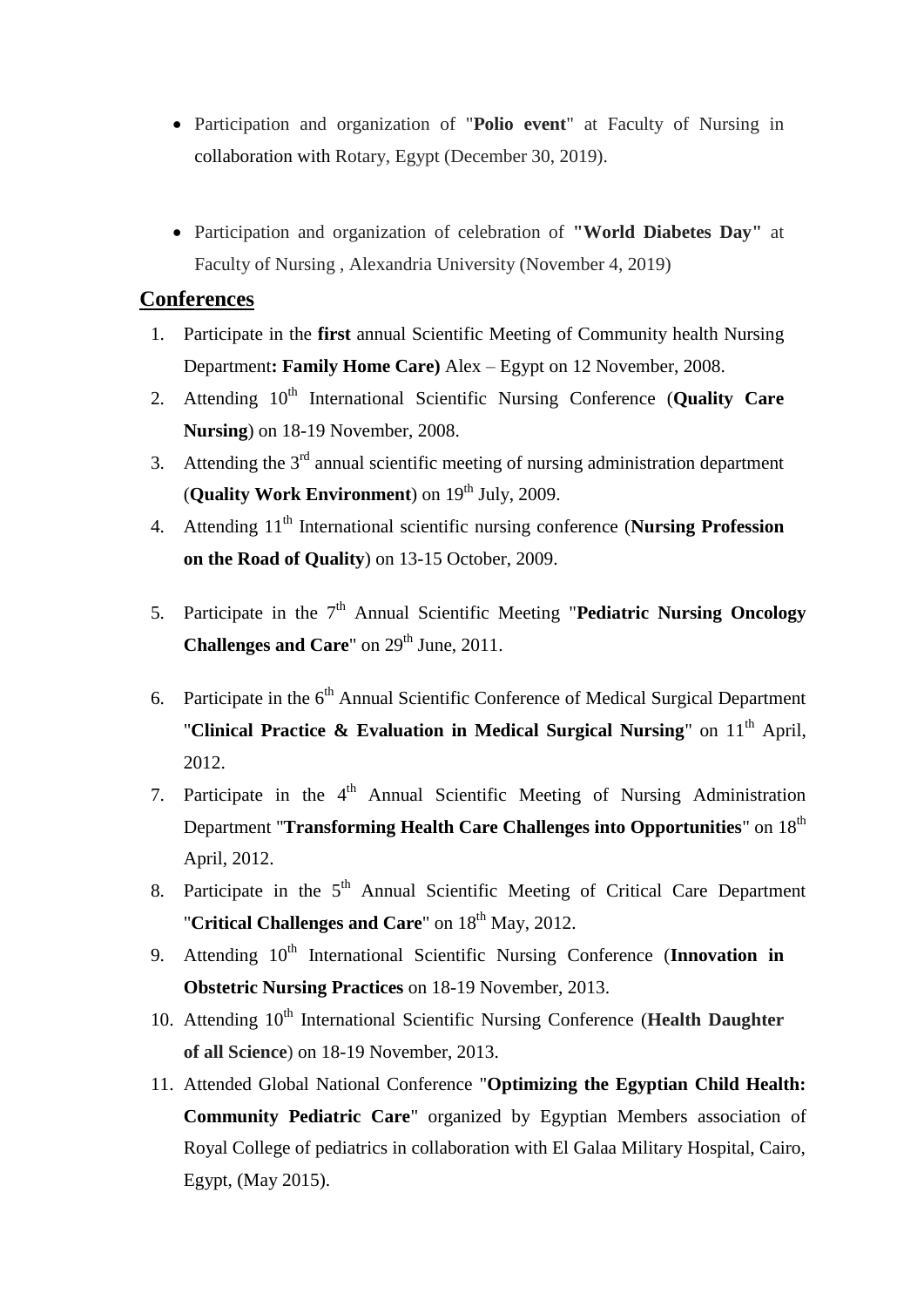- 12. Attended and Organized the 2nd Scientific Meeting of Community Health Nursing Department "**Youth and Adolescents Health**", organized by Faculty of nursing, Alexandria University (December 2014).
- 13. Attended the 3rd Annual Scientific Meeting of Nursing Education Department "Nursing Education: **It's the Time to Click and Update**", organized by Faculty of nursing, Alexandria University (September 2014).
- 14. Attended the 7th International Conference of Alexandria Regional Center for **"Women's Health and Development**", organized by Alexandria Regional Center for Women's Health and Development, Alexandria, Egypt (May 2014).
- 15. Attended "**Author Seminar**", organized by Egyptian Knowledge Bank, Faculty of Science, Alexandria University (June 2016).
- 16. Attended and organized "the 13<sup>th</sup> International Scientific Nursing Conference in Collaboration with Kennesaw university" **To Ward Better Nursing Practice**", organized by Nursing Faculty of Nursing, Alexandria University, Egypt (12-13 October 2015).
- 17. Attending the International Conference "**Preventive Measures for Substance Abuse**", organized by Alexandria library (July 2016).
- 18. Attending the International Scientific Conference of Nursing Caring Science in Cooperation with Linnaeus University Sweden "**Infection Control & Personal Hygiene and Practice**", organized by Faculty of Nursing, Alexandria University (January 2016).
- 19. Participate in the 4<sup>th</sup> Annual Scientific Meeting of Obstetric Nursing Department "**Women's Health Advanced Issues & Practice**", organized by Faculty of Nursing, Alexandria University (February 2016).
- 20. Participate in the  $10<sup>th</sup>$  Annual Scientific Conference of Medical Surgical Department "**Advanced in Critical Care & Emergency Nursing**", organized by Faculty of Nursing, Alexandria University (April 2016).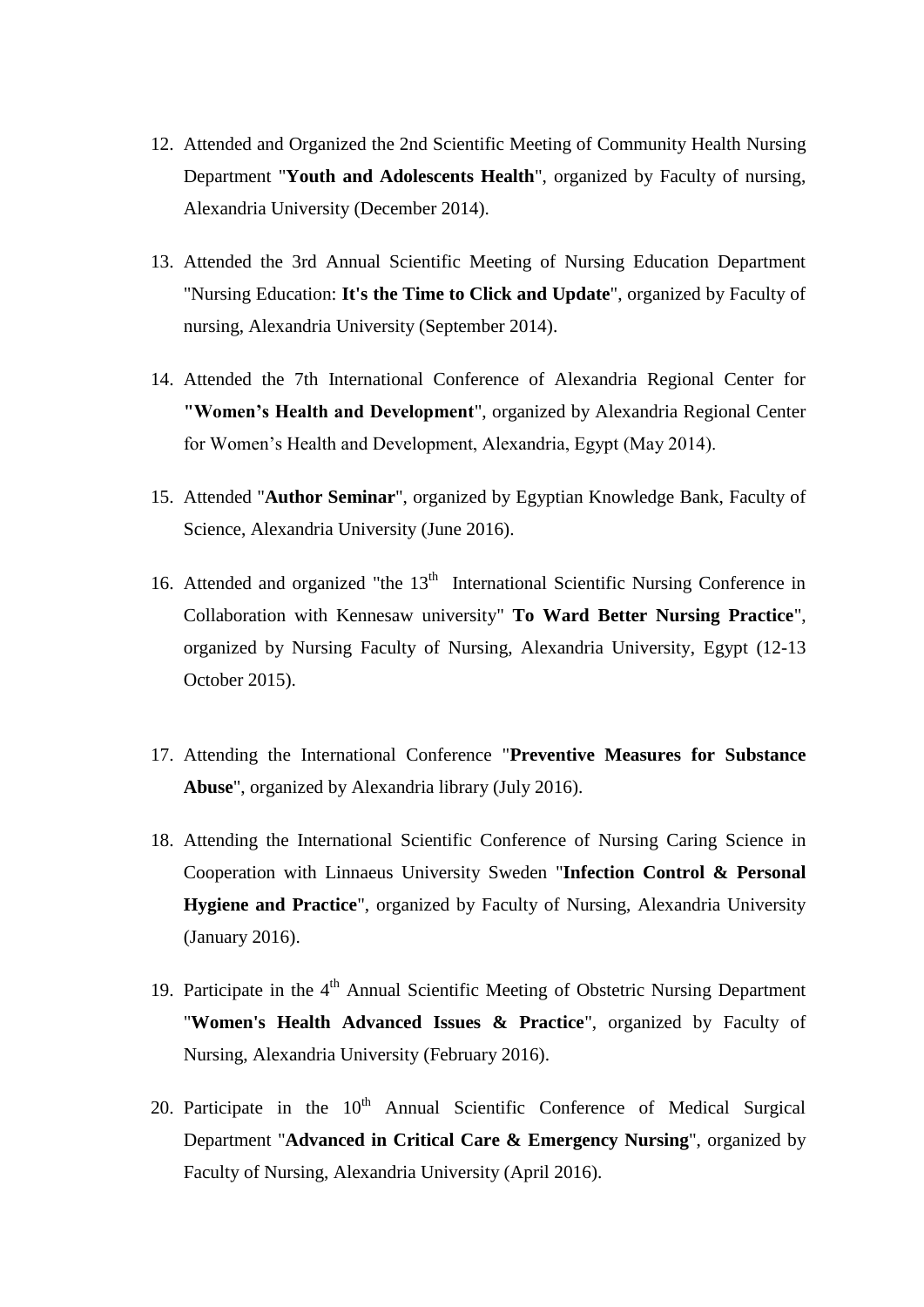- 21. Participate in the  $9<sup>th</sup>$  Annual Scientific Meeting of Nursing Administration Department "**Health Information Management: The Path to Nursing Innovation**", organized by Faculty of Nursing, Alexandria University (July 2016)
- 22. Attended the  $5<sup>th</sup>$  Annual Scientific Meeting of Obstetric & Gynecologic Nursing Department "**Teaming up for women**", organized by Faculty of Nursing, Alexandria University (February 2017)
- 23. Attended, organized and presenter the  $3<sup>rd</sup>$  Annual Scientific Meeting of Community Health Nursing Department "**Non-communicable diseases: An Emerging Global Health Crisis**", organized by Faculty of nursing, Alexandria University (April 2017).
- 24. Attended the 2<sup>nd</sup> International Conference of Alexandria University "**Knowledge Integration and Innovation: Path ways to progress**", organized by Alexandria University (September 2017).
- 25. Attended the 21<sup>st</sup> International Congress of Egyptian society of Endocrinology  $\&$ Obesity (ESEO) On (May 9-11, 2018) at Hilton Green Plaza hotel, Alexandria
- 26. Attended the  $22<sup>nd</sup>$  International Conference of Egyptian Association of Endocrinology, Diabetes & Atherosclerosis (EAEDA) in collaboration with the Endocrine Society USA (September 2017).
- 27. Attended the  $11<sup>th</sup>$  International Conference of Menoufia Diabetes & Endocrinology Summit (MDES) (March 22-23, 2018) at TOLIP Hotel, Alexandria.
- 28. Attended the 9th International Conference of **Gastrology** and 4th **Endocrinology** in collaboration with the Endocrine Society USA (November 30- December 1, 2018).
- 29. Attended the 5<sup>th</sup> International Conference of **Cryotherapy and Respiratory Disorders** "The **Art of Chest Diseases**" (September 12-14, 2019) at Faculty of Medicine, Alexandria University.
- 30. Attended the 23nd International Conference of **Egyptian Association of Endocrinology, Diabetes & Atherosclerosis** and  $4<sup>th</sup>$  international endocrine update program (EAEDA) in collaboration with the Endocrine Society USA (September 26-28, 2018) at Hilton Green Plaza Hotel, Alexandria.
- 31. Attended the 24<sup>th</sup> International Annual Conference of Egyptian Association of **Endocrinology, Diabetes & Atherosclerosis** and  $4<sup>th</sup>$  international endocrine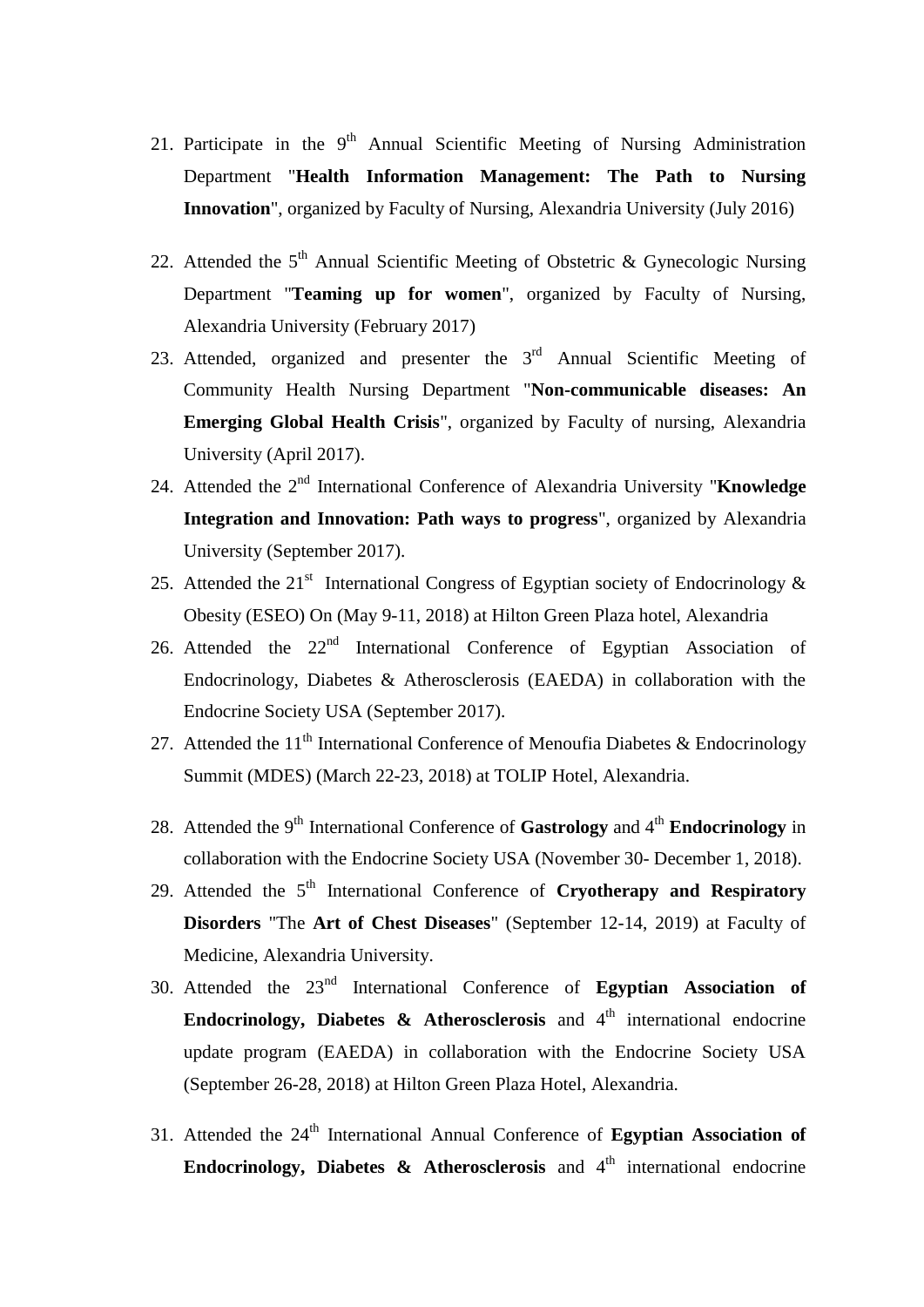update program (EAEDA) in collaboration with the Endocrine Society USA (September 11-13, 2018) at Helnan Palestine Hotel, Alexandria.

- 32. Attended the  $11<sup>th</sup>$  annual Conference of Egyptian Group for the Study of Gastrointestinal Motility (September 19-20, 2019) at Hilton Green Plaza hotel, Alexandria.
- 33. Attended the 6<sup>th</sup> annual Congress of Women's Health Promotion Society (October 3-4, 2019) at TOLIP Hotel, Alexandria.
- 34. Attended the 4<sup>th</sup> annual Meeting of the Egyptian Society for Psoriasis (ESP) in collaboration with Skin Inflammation and Psoriasis Network (November 14, 2019) at Hilton Green Plaza Hotel, Alexandria.
- 35. Attended The **Year in Cardiology** in collaboration with Cardiovascular Research-Education- Prevention (Cardio-Alex-REP Foundation) (December 27, 2019) at Golden hotel, Alexandria.

#### **Workshops:**

- 36. Attended in workshop titled "**Training Program for Newly Appointed Instructors**" at faculty of nursing, Alexandria University on 22-23 September, 2008.
- **37.** Participate in workshop titled "**Infection Control Measures for Health Care of Patients with Acute Respiratory Diseases in Community Settings"** on13-14 February, 2010.
- 38. Participate in workshop titled "**Safety Measures**" at 28/7 2010.
- 39. Participate in workshop titled "**Co – Operative learning**" at 28/7 2010.
- 40. Participate in workshop titled "**Breast Feeding**" at 4/8 /2011.
- 41. Participate in workshop titled "**Infection Control and Waste Management at Faculty of Medicine**" at 8 /2011
- 42. Participate in workshop titled "**Human Resources Management**" at 22/3 /2012
- 43. Participate in workshop titled "**Scientific Research**" /10 /2012
- 44. Participate in workshop titled "**Violence against Children** " at 7 /2012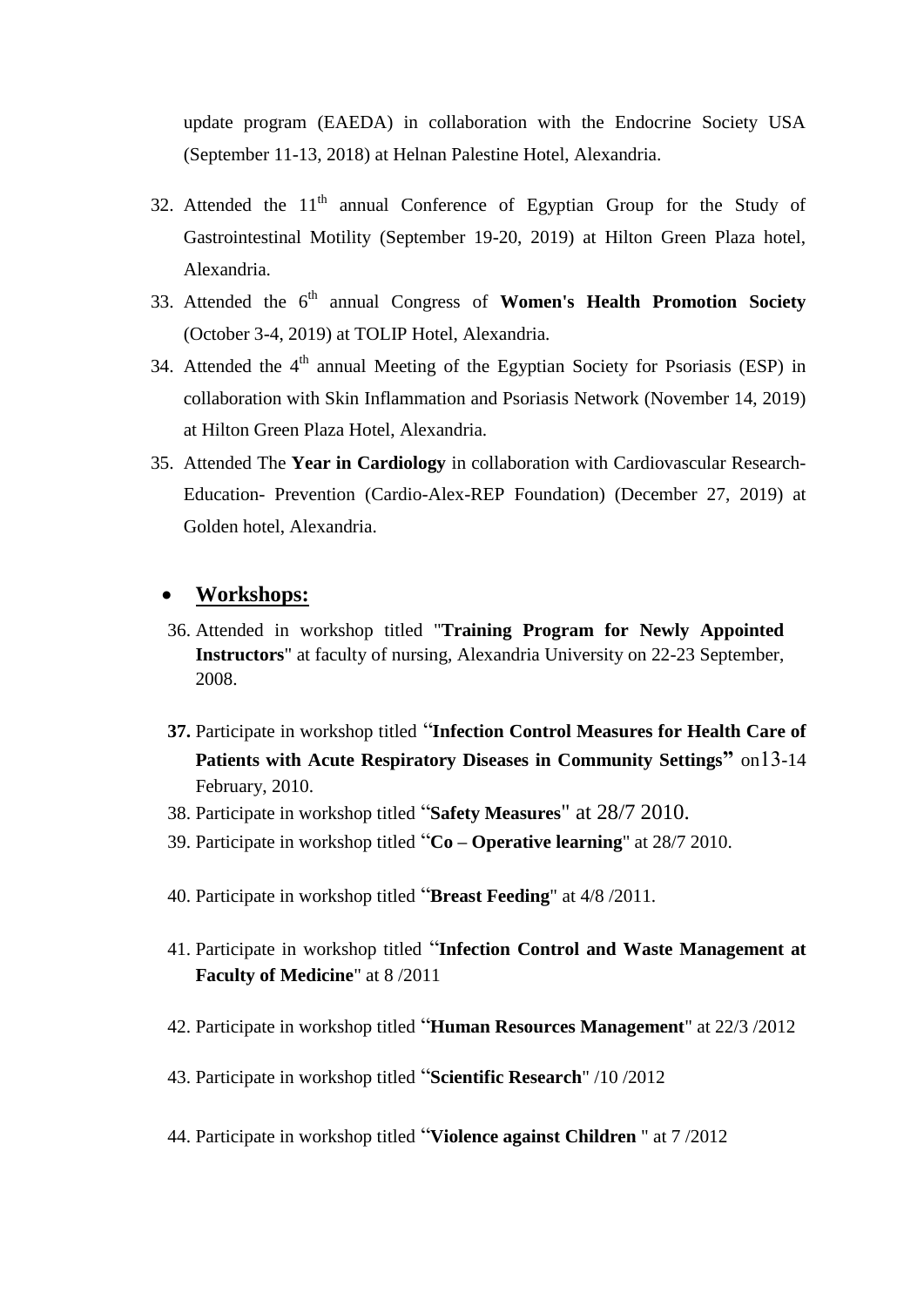- 45. Attended in workshop titled "**Fluid and Electrolyte (Acid Base Balance"** at faculty of nursing, Alexandria University on 21- February, 2013.
- 46. Attended and organized workshop titled "Hands only Cardio-pulmonary resuscitation (CPR): Community CPR", by Community health Nursing Department, Faculty of Nursing, Alexandria University (August 2013).
- 47. Attended and organized workshop titled "**Orientation to Quality Improvement in Higher Academic Institutions**", by Community Health Nursing Department, Faculty of Nursing, Alexandria University (December 2014).
- 48. Attended and Organized workshop titled "**Communication Skills**", organized by Community Health Nursing Department, Faculty of Nursing, Alexandria University (July 2015).
- 49. Attended workshop titled "**Course Learning Outcome Mapping**" Faculty of Nursing, Alexandria University (July 22, 2017).
- 50. Attended workshop titled "**Research Methodology**" organized by administrative Nursing Department, Faculty of Nursing, Alexandria University (September 6, 2017)
- 51. Participated in workshop titled "**knowledge as an economic resource**" at faculty of medicine, Alexandria University (September 29, 2017).
- 52. Participated in **medical convoy** titled "**Chronic diseases**" at Banger Elsoker Village in Alexandria, Alexandria University (Jun 29, 2018).
- 53. Participated in **medical convoy** titled "**substance abuse prevention**" at Eldkhila Village in Alexandria, Alexandria University (July 6, 2018).
- 54. Participated in workshop titled "**Basic Life Support with the use of an Automated External Defibrillator**" organized by **European Resuscitation Council** (Jun 25, 2018).
- 55. Participated in workshop titled "**Curriculum mapping**" at faculty of Nursing, Alexandria University (July 22, 2018).
- 56. Participated in workshop titled "**Mechanization of graduate studies**" at faculty of Nursing, Alexandria University (July 23, 2018).
- 57. Attended the workshop titled "**Diagnosis and Management of Diabetes Neuropathy**" (September 11-13, 2018) at Helnan Palestine Hotel, Alexandria.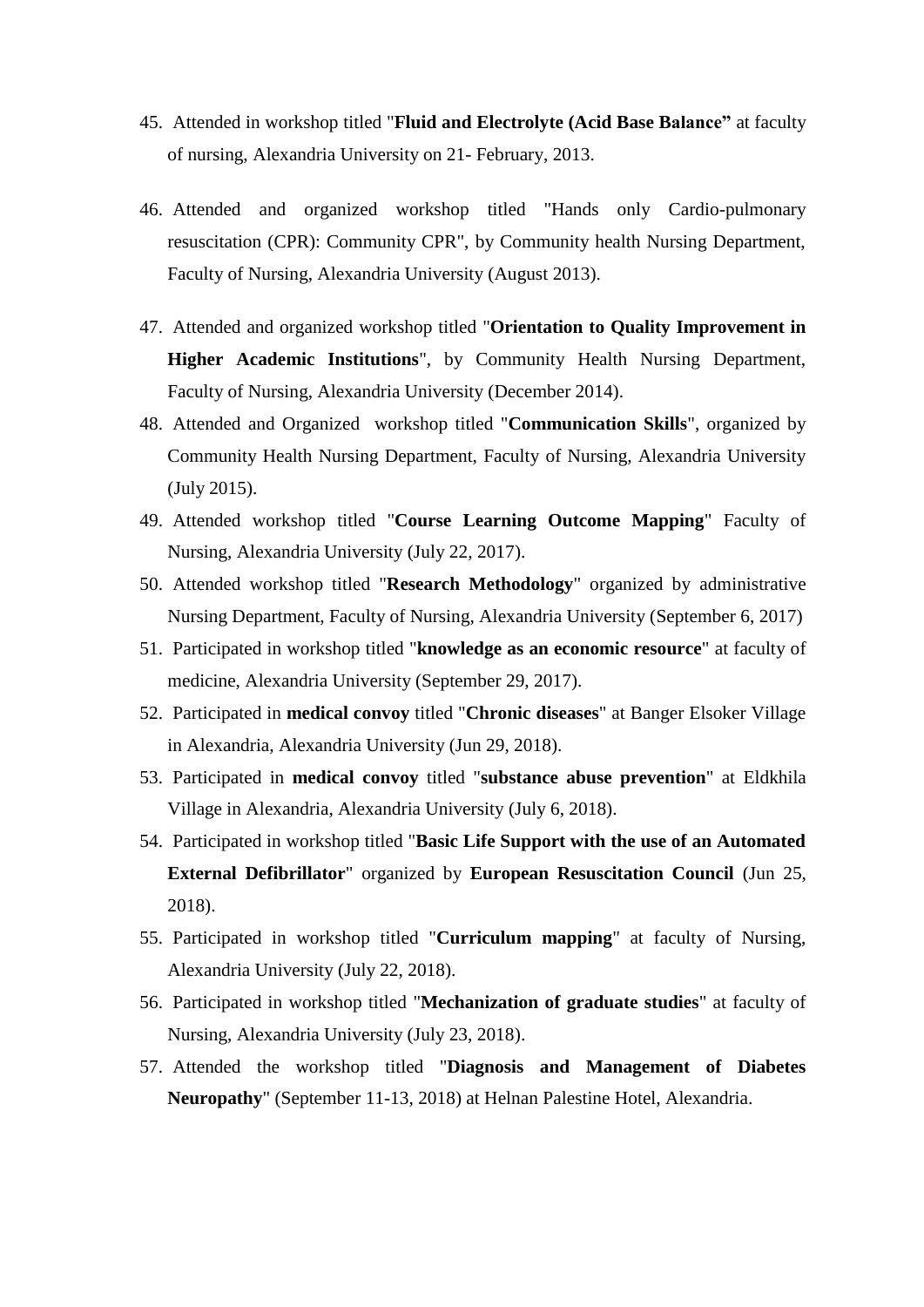#### **CONVEY:**

- 58. Preparation and Participated in **Medical Convoy** at El-Dekheila area in Alexandria, Alexandria University (Jun 29, 2018).
- 59. Preparation and Participated in **Medical Convoy** at fishing club in Alexandria, Alexandria University (July 6, 2018).
- 60. Preparation and Participated in **Medical Convoy** titled "**Addiction and its consequences**" at Seedy Gaber in Alexandria, Alexandria University (August 28, 2018).
- 61. Preparation and Participated in **Medical Convoy** titled "**Addiction and its consequences**" at El-Kalaa in Alexandria, Alexandria University (October 21, 2018).
- 62. Preparation and Participated in **Medical Convoy** titled "**Addiction and its consequences**" at Maser' station in Alexandria, Alexandria University (November 4, 2018).
- 63. Preparation and Participated in **Medical Convoy** titled "**Addiction and its consequences**" at Maser' station in Alexandria, Alexandria University (March 10, 2019).
- 64. Preparation and Participated in **Medical Convoy** titled "**Addiction and its consequences**" at El-Ramel' station in Alexandria, Alexandria University (March 24, 2019).
- 65. Preparation and Participated in **Medical convoy** titled "**Non-communicable Disease " Hypertension and Diabetes Mellitus** " at Specific Education College for Girls in Alexandria, Alexandria University (October, 20, 2019).
- 66. Preparation and Participated in **Medical Convoy** titled "**Addiction and its Consequences**" at Nahdet Misr Company for Environmental Services, Alexandria University (November 3, 2019).
- 67. Preparation and Participated in **Medical Convoy** titled "**Non-communicable Disease" Hypertension and Diabetes Mellitus** " at Smouha Model Institute for Boys in Alexandria, Alexandria University (November, 17, 2019).
	- 68. Preparation and Participated in **Medical Convoy** titled "**Addiction and its consequences**" at El-Kalaa in Alexandria, Alexandria University (December 8, 2019).
	- 69. Participate in workshop titled "**MCQ**" at Faculty of Nursing, Alexandria University (November, 2019).